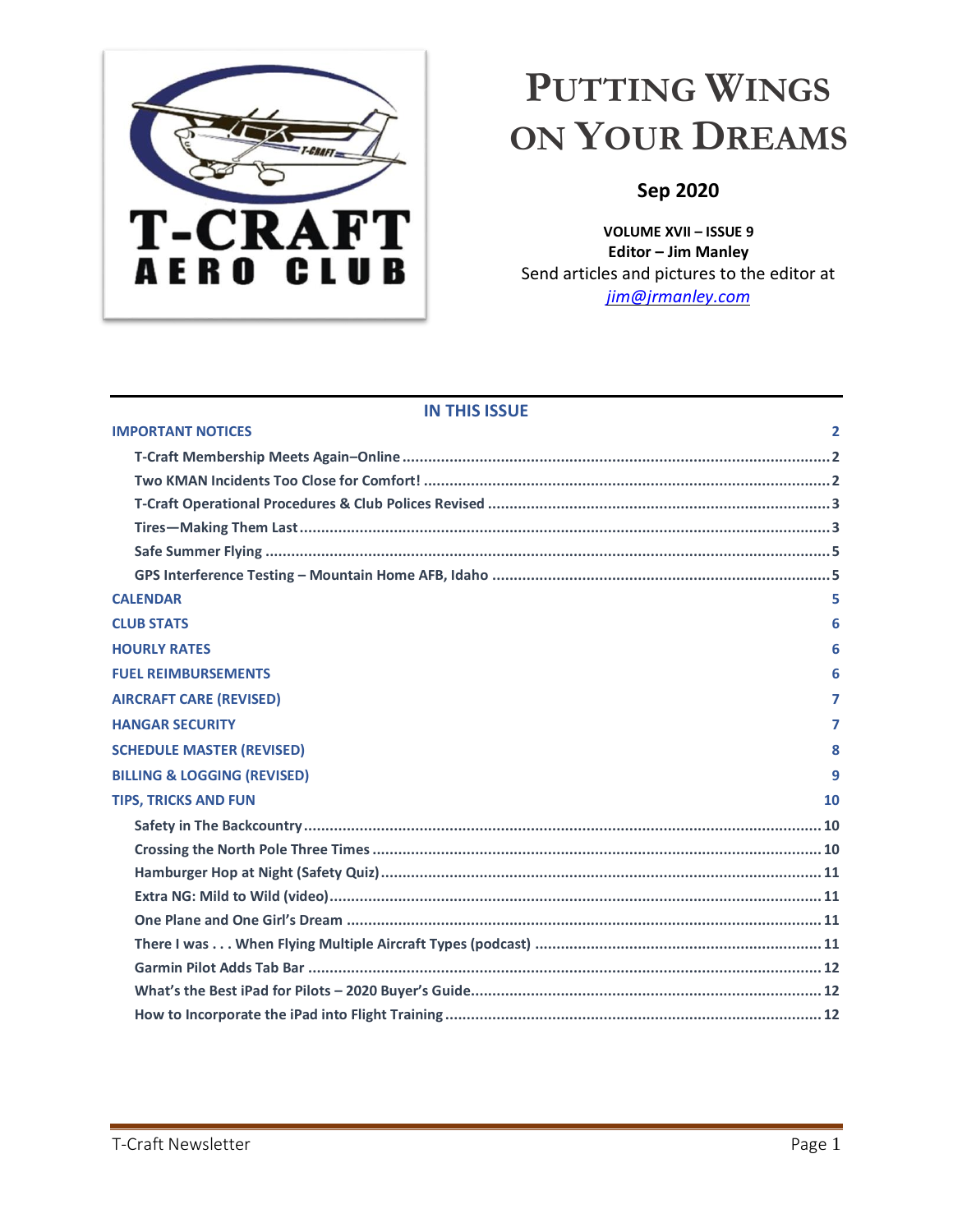## **IMPORTANT NOTICES**

## **T-Craft Membership Meets Again–Online**

(Submitted by Editor. Screen shots by Jim Hudson, T-Craft Director of Membership )

<span id="page-1-1"></span><span id="page-1-0"></span>

Last Tuesday evening, 25 August, 55 T-Crafters met online. This was the first membership meeting since February 2020 after which the COVID quarantine suspended in-person assembly. The Board is discussing if the September meeting should be online again, or in person. Watch for further news.



## **[Back](#page-0-0) to the Top**

# **Two KMAN Incidents Too Close for Comfort!**

(Submitted by T-Craft member, James Patterson and Len Erickson)

### <span id="page-1-2"></span>**James Patterson reports**:

**AWOS** *[at KMAN]* reported wind was very light and favoring Runway 29 by only 10 degrees. However, smoke in the area, and flags to the south of the field *clearly indicated* a preference for Runway 29. While we were entering the pattern for 29, I noticed on Stratus ADS-B / Foreflight that an aircraft was on the ground taxiing to Runway 11 or the west end of the airport, but then dropped off of ADS-B.

**My** student and I had landed 29 and announced our taxi back to runway 29 for another departure and pattern work. In the meanwhile, there were two additional aircraft entering the pattern (one overhead, midfield, teardrop to left downwind and another on a 45 for left downwind) to runway 29. All of these aircraft were also announcing intentions to use Runway 29 on the CTAF. My student announced our departure and left traffic for Runway 29 and cleared the runway / pattern before entering the runway.

**We** were accelerating on the runway and just at rotation speed when I heard someone say on the radio, "Hey, looks like there's another plane on the runway." I don't know who said it, but I immediately took the controls, pulled the throttle to idle and began braking while scanning for another airplane. *I saw nothing at firs.* Suddenly, I saw movement tracking to my left (we were still moving at about 30 miles per hour) and immediately began tracking to the right side of the runway. I didn't recognize it at first, but as it passed by us I realized it was a Rutan Long EZE.

**The** reason I didn't "see" the airplane at first is that it was nearly impossible to see in the ground clutter and being a non-standard shape. It wasn't until they saw *us* and began to divert that I saw the relative motion. Had someone not said something on the radio, I am confident we would have collided on the ground or more likely, in the air, at high speed. I invited the pilot of the Long EZE to taxi to the ramp to discuss the near miss, but he didn't respond and instead taxied to Runway 29 and departed.

**I** recommend reviewing documents, such as [AC 90-66B Non-Towered Airport Operations](https://www.faa.gov/regulations_policies/advisory_circulars/index.cfm/go/document.information/documentID/1032988#:~:text=This%20AC%20calls%20attention%20to,that%20operates%20only%20part%20time.) document that details recommended pattern entry and approach procedures, and also the newly revised / approved [Nampa Airport Operations / Procedures document](https://cityofnampa.us/DocumentCenter/View/11768/KMAN-Rules--Regulations-07-20-2020---ADOPTED)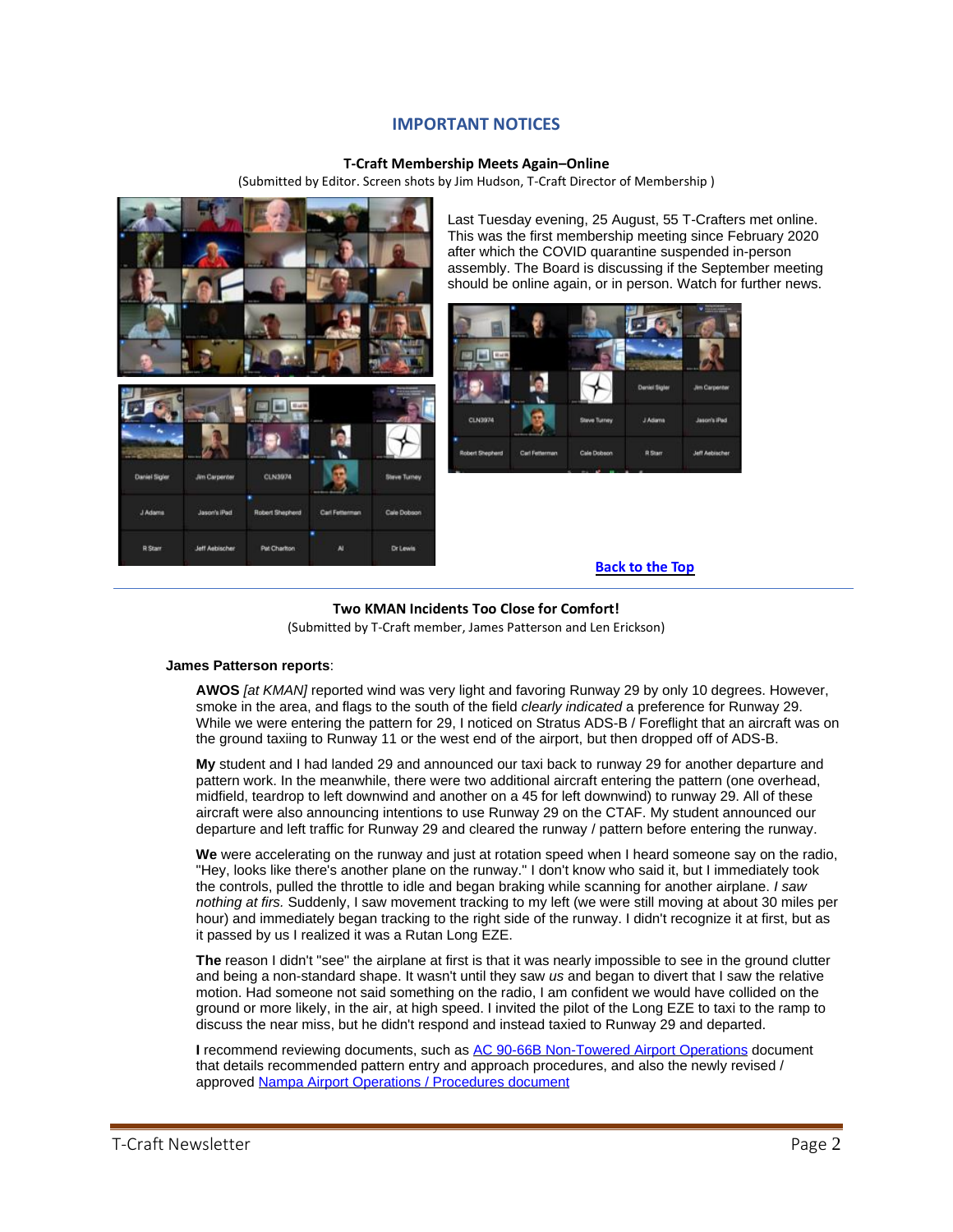#### **Len Erickson reports**:

**On** Thursday while out in 375, I had a near miss near the Nampa airport. I had transitioned to BOI airspace and had been in contact with Big Sky approach. They released me to CTAF for KMAN early (Big Sky was really busy, busier than I have ever heard them The controller was a bit frazzled). They were telling people that they would have to wait 15 to 30 minutes to make an approach to BOI).

**At** about 17:15 Z I saw a CAP flight xxyy with a easterly heading on Foreflight coming directly at me. I could not get a visual on the aircraft. it appeared to be "-1" on Forflight. or 100 ft below me. Foreflight then went yellow, I made an immediate evasive maneuver to the right (north) but was aware of other traffic in the pattern. I had not heard any call from the CAP flight, and had made my traffic calls as is procedure. When I turned west again, the CAP flight was +1 on foreflight.

**I** assume the CAP flight had switched to "Big Sky" by that point. I was about 2 KNM south of the field, and 4 east. You can see my track on Flight Aware. Normally I fly south to Lake Lowell and then approach the pattern from the south, but had decided that there was not that much traffic. I was still 2 mi south of the runway 29 downwind. In retrospect shame on me.

**There** was a lot of CTAF radio traffic mostly in Caldwell.

**Learnings**, 1, Foreflight and ADS-B is worth it. 2, don't trust that all traffic is talking. 3. Follow your own personal procedures that have proven to be safe.

## **[Back](#page-0-0) to the Top**

#### **T-Craft Operational Procedures & Club Polices Revised**

(Submitted by Jim Hudson, T-Craft Membership Director)

<span id="page-2-0"></span>**We've** completed updating our Procedures and Policies manual. Updates include:

- Backcountry airstrip Identifier updates
- Clarification of member flying and non-flying status
- Members responsible to pay full insurance deductible
- Formatting and other minor changes.

[Click here to see the complete manual on the T-Craft website](http://www.t-craft.org/Reference/T-Craft_Information_Packet.pdf)

## **[Back](#page-0-0) to the Top**

#### **Tires—Making Them Last**

(Submitted by Jim Eyre, T-Craft Director of Maintenance Adapted from Aug 2019 Newsletter)

<span id="page-2-1"></span>How we treat our expensive tires has a significant effect on how long we can expect them to last, and how long they are safe to use.

**Aircraft** tires are relative high on our items of safety for any flight. Other than being black, round and inflatable are about where the similarities between aircraft and auto tires end. Auto tires are typically made of synthetics rather than natural rubber or the synthetic blends of aircraft tires. These differences are substantial

**Aircraft** tires flex as much as three times as auto tires do, and are designed only for limited use. Excessive heat builds up in the tire if it's used for extended periods of time of ground operation. The reason for the additional flex in aircraft tires is twofold: To save weight and allow the tire to share some of the landing gear loads experienced in aircraft operations.

**Modern** light GA aircraft tires are bias-ply and constructed of materials such as nylon fabric, metal (used in the bead), natural rubber, Kevlar and other compounds. Aircraft tires are required to be identified with size, ply rating, speed rating, maximum cut depth, load rating, serial number and manufacturer. Tire design and construction as well as the quality of the components used is the determining factor in the useful life and price of the tire. We buy good quality tires as they provide a level of safety, longer service life and improved resistance to foreign object damage (FOD). We do expect a certain amount of wear & tear from the flight hours and environments our planes operate in.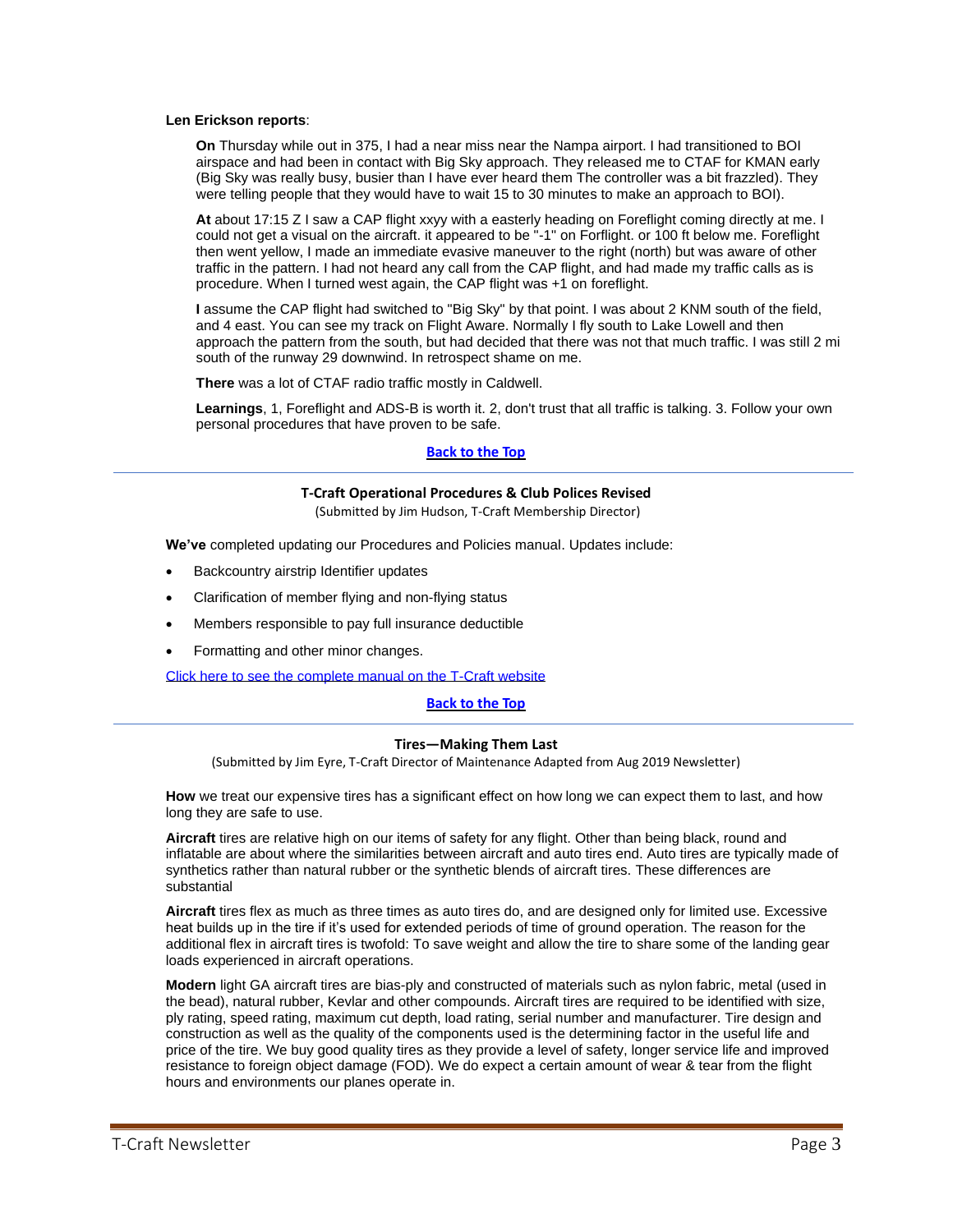**All** that being said if a member lands with feet on the brakes at too high a speed just this one landing can



remove gobs of rubber from the tires. Recently 89E had extensive material removed from the left main tire. This expensive fairly new tire was beyond anything acceptable safety wise. Hard to believe the individual doing this tire damage didn't know what they had done. When this happens Fess Up and let us know so we can get tire replaced (it was).

**While** a skid flat spot does not necessarily require removal from service we will swap out the tire on side of caution.

**So** what can we do to increase tire life? Proper inflation and use of brakes tops the list. Tire temperature changes affect pressure so check them cold with a good gauge (available in hanger). A 3 degree (C) temp reduction will result in a one percent drop in tire

pressure. The pressure marked on the tire is the maximum allowed, not the "normal" pressure. Proper **EE** inflation can vary with gross weight rating of tire & application. The same size & ply rating on one aircraft inflation can vary with gross weight rating of tire & application. The same size & ply rating on one aircraft<br>may require a different pressure based on gross weight of the aircraft it's installed on. It's not possible to "eyeball" a tire to determine if pressure is correct unless it's severely under inflated. Check tire pressure when tire is near OAT or you'll get a bad reading. Nose wheel shimmy problems can often be traced to incorrect tire pressure, a worn or damaged tire or out-of-balance tire/tube. Aircraft checklist has suggested tire pressures in preflight section.

**Landings** and take-offs are predicated on indicated airspeed, while tires are rated for maximum ground speed in miles per hour. The following conditions add additional tire operational stresses: high altitude airports, landing in tail winds and crosswinds, high temperatures or long taxi distances and rough surfaces.

**Fluids** such as hydraulic, oil, fuel, and grease are very damaging to natural rubber in tires. Move aircraft forward to straighten the nose wheel before setting parking brake and performing an engine run-up to reduce stress on the nose tire and wheel. Avoid locked wheel turns when possible as they are damaging to the tread and sidewall of a tire. Avoid landing with the brakes partially on, riding brakes during taxi and/or taxing too fast especially with long taxi distances and avoid fast cornering.

**Some** pilots simply land much faster than they need to and end up with heavy braking to compensate which takes its toll on tires and brake components as well. I'm sure some commercial flight operations may call for heavy braking. Smoking tires & brakes! T-Craft does not require or need to do such on landing. Use the brakes intermittently during taxi to slow the aircraft, then allow the speed to build and again slowing the aircraft can help in reducing heat buildup in the brakes and heat transfer to the tires. If you experience any event that may have done damage, e.g. hard landing, excessive braking, etc., please let us know so further airworthiness of that plane can be determined.

**Please** remember when braking to keep feet on floor and don't jam on the brakes. At KMAN you have almost a mile of runway so you don't have to make the first or second taxiway by skidding the tires. Allow aircraft to slow as you gradually apply brakes.

**Always** include a good visual inspection of tires during your preflight. Checking pressure and for damage should be routine. Tires can last a long time if properly cared for and you exercise a little common sense.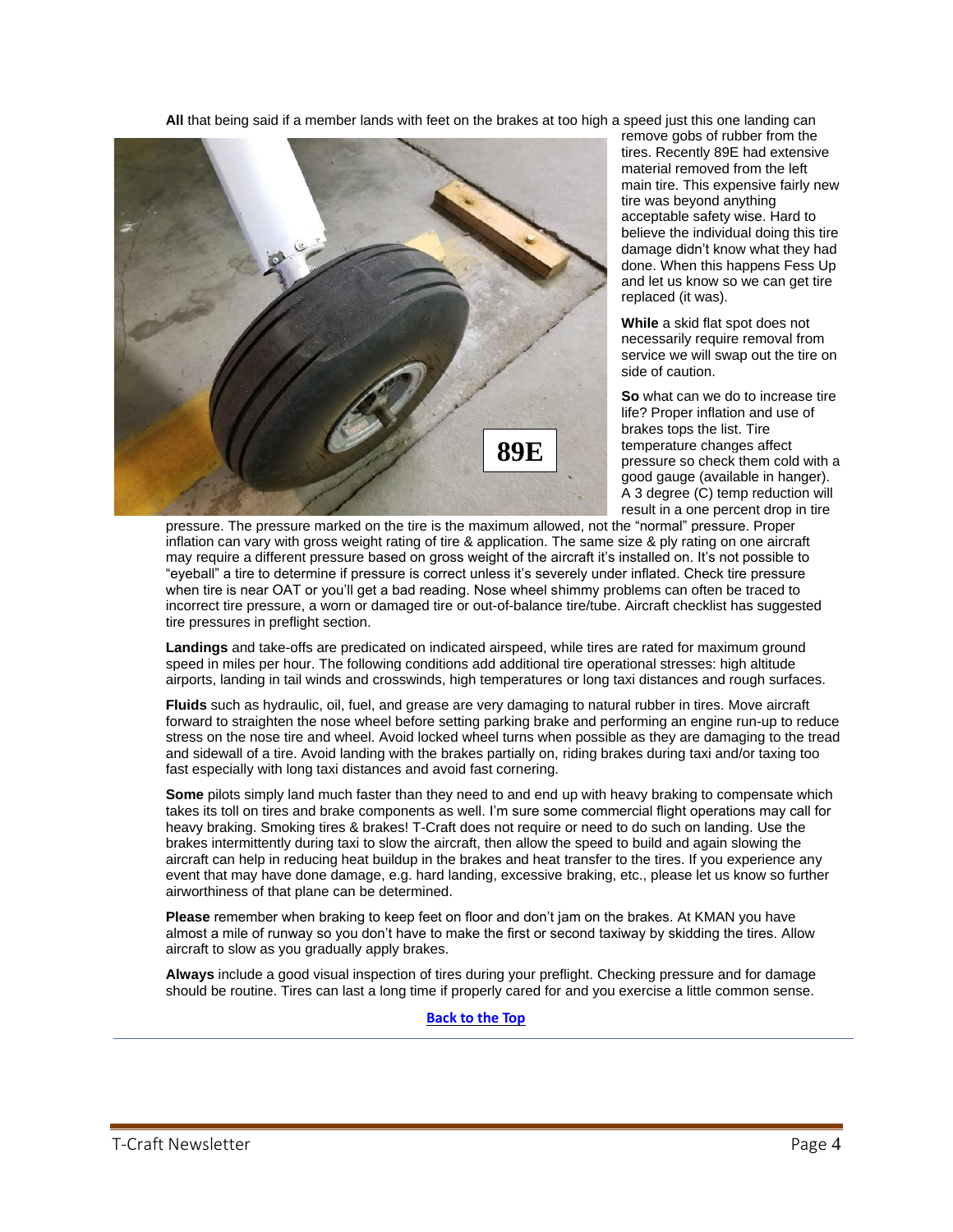### **Safe Summer Flying**

(Submitted by FAA Safety Team)

<span id="page-4-0"></span>Notice Number: NOTC1278

**With** summer in full swing, and as general aviation activity is on the rise in many areas of the country, now is the perfect time for pilots to brush up on their flying skills — particularly if it's been some time since your last flight. You'll also want to be prepared for some of the unique challenges present with summer flying. To help, check out this list of 10 things to keep in mind before your next flight: [https://medium.com/faa/safe-summer](https://medium.com/faa/safe-summer-flying-for-general-aviation-129c490bbf6a)[flying-for-general-aviation-129c490bbf6a](https://medium.com/faa/safe-summer-flying-for-general-aviation-129c490bbf6a)

Produced by the *FAA Safety Briefing* editors, [www.faa.gov/news/safety\\_briefing](http://www.faa.gov/news/safety_briefing)

Address questions or comments to: [SafetyBriefing@faa.gov](mailto:SafetyBriefing@faa.gov) Follow us on Twitter @FAASafetyBrief or <https://twitter.com/FAASafetyBrief>

## **[Back](#page-0-0) to the Top**

#### **GPS Interference Testing – Mountain Home AFB, Idaho**

(Submitted by FAA Safety Team)

<span id="page-4-1"></span>Notice Number: NOTC0272

FLIGHT ADVISORY GPS INTERFERENCE TESTING MOUNTAIN HOME RANGE COMPLEX (MHRC) 20-04 10 August – 11 September 2020 Mountain Home AFB, ID

For more information, see link below:

[https://www.faasafety.gov/files/notices/2020/Aug/MHRC\\_20-04\\_GPS\\_Flight\\_Advisory.pdf](https://www.faasafety.gov/files/notices/2020/Aug/MHRC_20-04_GPS_Flight_Advisory.pdf)

**[Back](#page-0-0) to the Top**

## **CALENDAR**

#### **Month Ahead – Sep**

<span id="page-4-2"></span>

|    | M  |     |     |    |    |        |
|----|----|-----|-----|----|----|--------|
|    |    |     |     |    |    |        |
|    |    |     |     | 10 | 11 | 12     |
| 13 | 14 | 15. | 16  | 17 | 18 | 19     |
| 20 | 21 | 22  | 23. | 24 | 25 | <br>26 |
| 27 | 28 |     | 20  |    |    |        |

#### **Coming Events**

**8 Sep 2020**: Board Meeting 7pm, online **10 Sep 2020**: Accounts due **20 Sep 2020**: Accounts past due **20 Sep 2020:** Tentative in-person Membership Meeting. Watch for announcement. **xx Oct 2020:** Tentative Plane Wash. Watch for announcement.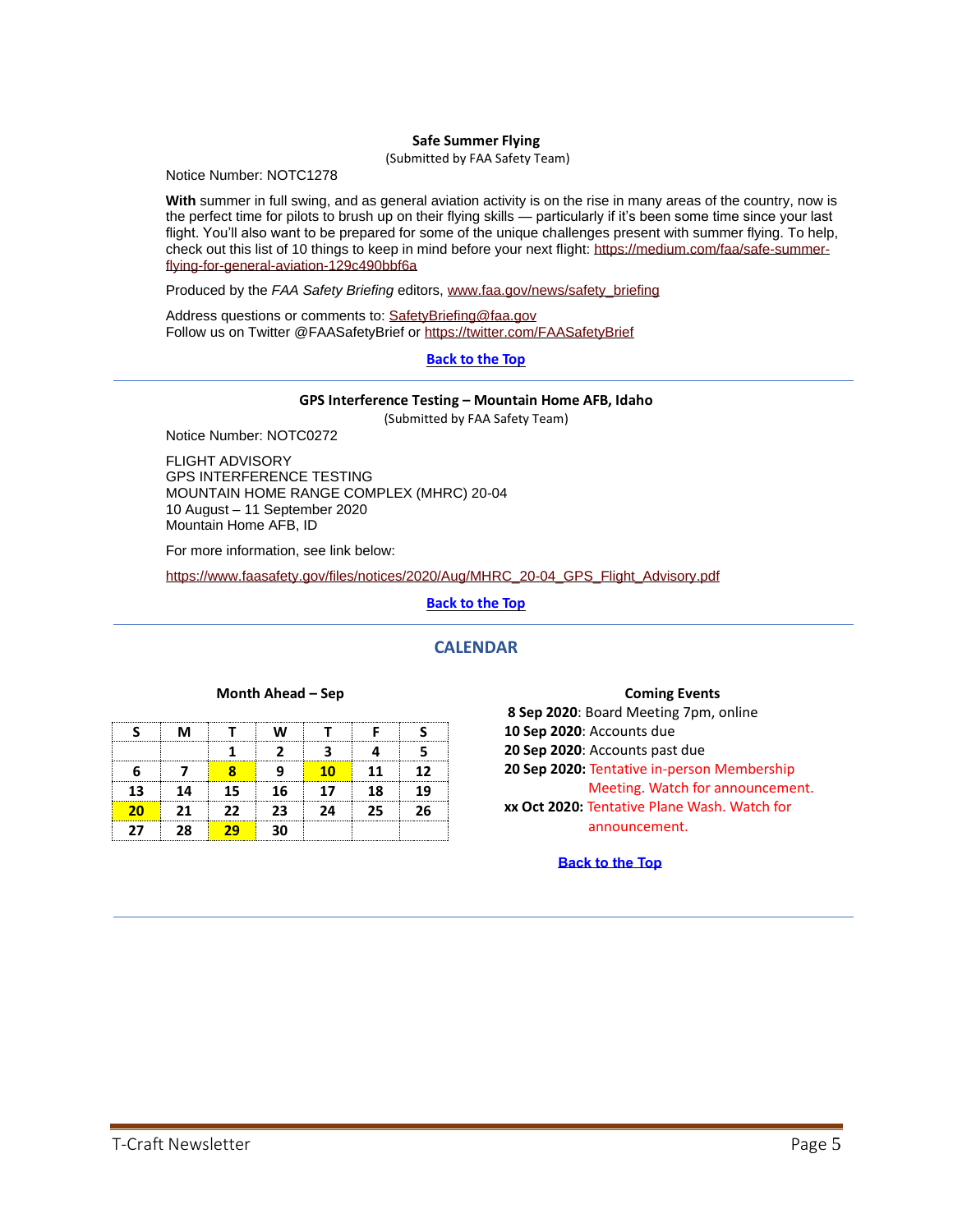## **CLUB STATS**

## **Member Stats (as of 25 Aug)**

<span id="page-5-0"></span>110 Members (after new members and resignations) 27 on wait list 33 Class I Members (30%) 77 Class II Members (70%) 18 Inactive (voluntary suspension; 5 student pilots) 26 Suspended (28% BFR/Med/attend/billing includes the 18 inactive)

## **Member Ratings**

8 Student Pilots (5 suspended or inactive) 66 Private Pilots 25 Commercial Pilots 11 Air Transport Pilots 45 Instrument Rated Pilots (not all are current)

## **New Members**

Robert Bond April Dittrich Joe Rowley

## **HOURLY RATES (New Rates Effective 2/26/2020)**

<span id="page-5-1"></span>



 N64375 N4464R N13686  $$68.00$  \$76.00 \$76.00







N1293F N9989E N7593S



 $$95.00$  \$128.00 \$128.00

**[Back](#page-0-0) to the Top**

## **FUEL REIMBURSEMENTS**

## **\$4.25 per gallon**

<span id="page-5-2"></span>**We** receive a significant discount from the AV Center published prices. **PLEASE REMEMBER TO REMOVE YOUR FUEL RECEIPT** from the fuel pumps so others will not see our fuel price. Also, please do not broadcast our price to non-members.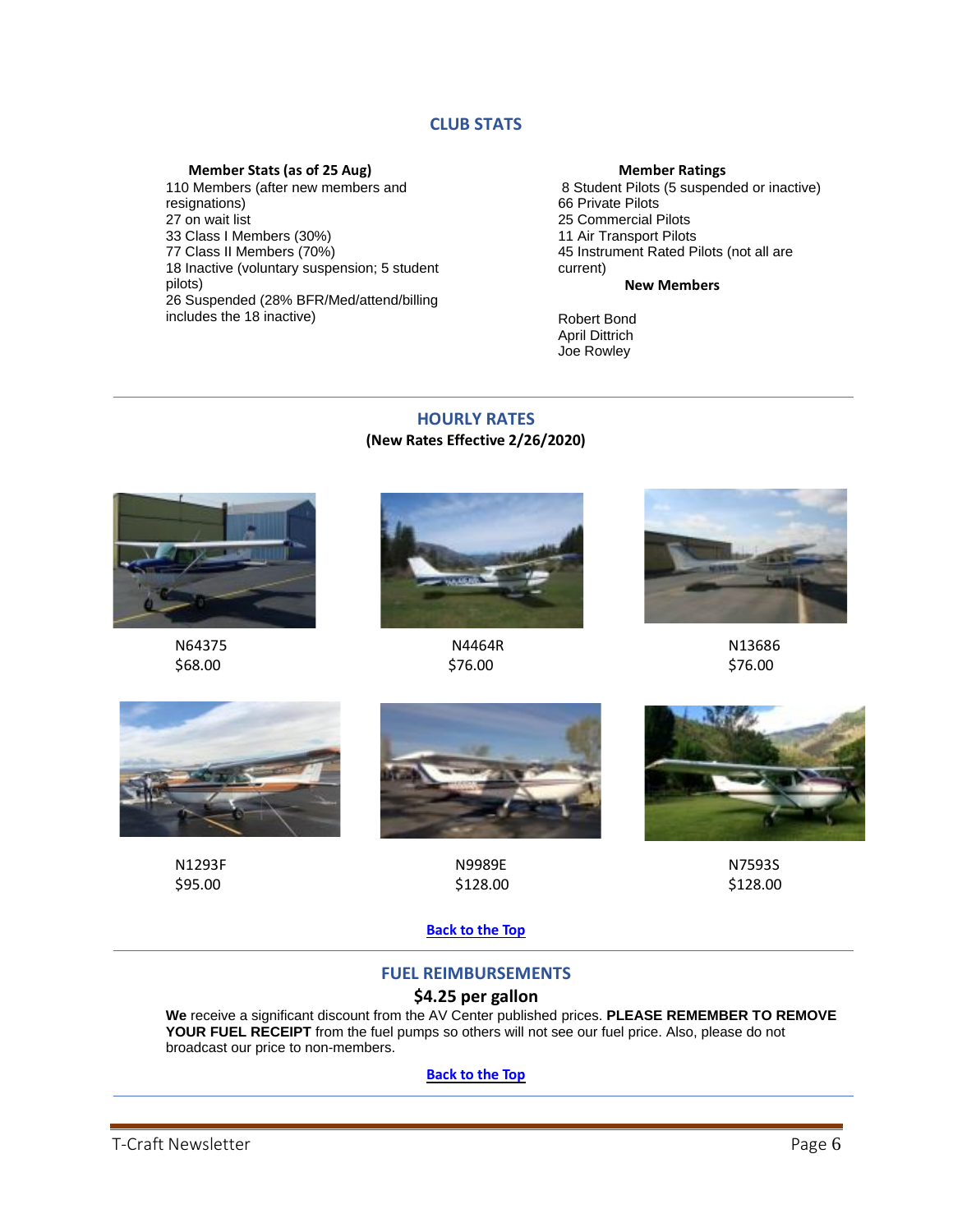## **AIRCRAFT CARE (REVISED)**

<span id="page-6-0"></span>**Windscreen Care**: When cleaning the windscreen, use only vertical strokes. Do not use circular strokes. Over time, circular movement of the cleaning towel will leave a corresponding mark in the screen that will require replacement.

**Post Flight**: We are continuing to see many instances of lack of care and taking the time to make sure that you're (and our) planes and hanger are put away properly. Gust locks, pitot tube covers not installed, flaps left down, doors not locked, seat belts not put away, master left on = dead battery, avionics master not turned off, lights not turned off (except its advisable to leave the beacon light on as a warning the master was left on), bugs not cleaned thoroughly from all leading edges, windows streaked, dirt and trash not cleaned out (plane and hanger), fuel card or keys missing from the key bag, key bag not zipped or put away, hanger door pins not fully secured, hanger doors left open, hanger lights left on, the hanger itself not locked. There should be no need for any such reminders, as a matter of common courtesy we should leave an aircraft in a clean condition after we have flown it. We learned as early as first grade, if we create a mess, we clean it up. That's the grown-up thing to do. PLEASE take you time when ending your flight and be vigilant on taking care of these items.

**Oil Usage:** Fellow members/owners - in the big scheme of things OIL is relatively inexpensive. However, over time we have established a norm for each aircraft on how much oil a particular engine is comfortable with. Jim Hudson has taken his time to produce a comprehensive check list for each aircraft. Included in the pre-flight section it states minimum/maximum oil to check for. Do not go by what the POH says, i.e. engine has a 12 qt capacity. 93S for example would blow oil out breather tube along belly of aircraft until dip stick reads 8. Please use checklist for amount of oil necessary for all T-Craft aircraft. As I have repletely said, if you are determined to dump more oil into sump than necessary please present yourself at plane wash to clean the bellies. I keep putting 6-7 Qts oil on back shelf and it disappears quickly. Remember to note oil used on log program. Also putting unnecessary amounts of oil into an engine really screws up any attempt to determine what actual oil usage is. An engine has to work harder if sump is over-filled with oil. Read Aircraft Oil Usage on our web site under Site Index. James Eyre

**Check Lists (Revised)**: The checklists have been updated and available on the club website/Fleet page. Updates include an item to check Tach time and compare to oil change time, mixture settings on take-off to agree with POH, updated KBOI Dep/Approach frequencies to agree with revised airspace, elimination of vacuum check with aircraft with no vacuum and some formatting changes.

All members are encouraged to print out your own checklist. Laminated versions will be placed in the aircraft in the next few weeks. Use of the T-Craft checklist are optional, but many members find them useful. – Jim **Hudson** 

## **[Back](#page-0-0) to the Top**

## **HANGAR SECURITY**

- <span id="page-6-1"></span>• Please check to make sure you don't have the airplane keys or fuel card in your pocket.
- Make sure the plane and hanger are locked and secure; hanger door pins in, doors locked, hanger locked.
- Gust Lock installed, pitot tube cover installed. It gets windy at times in the hanger when the doors are open.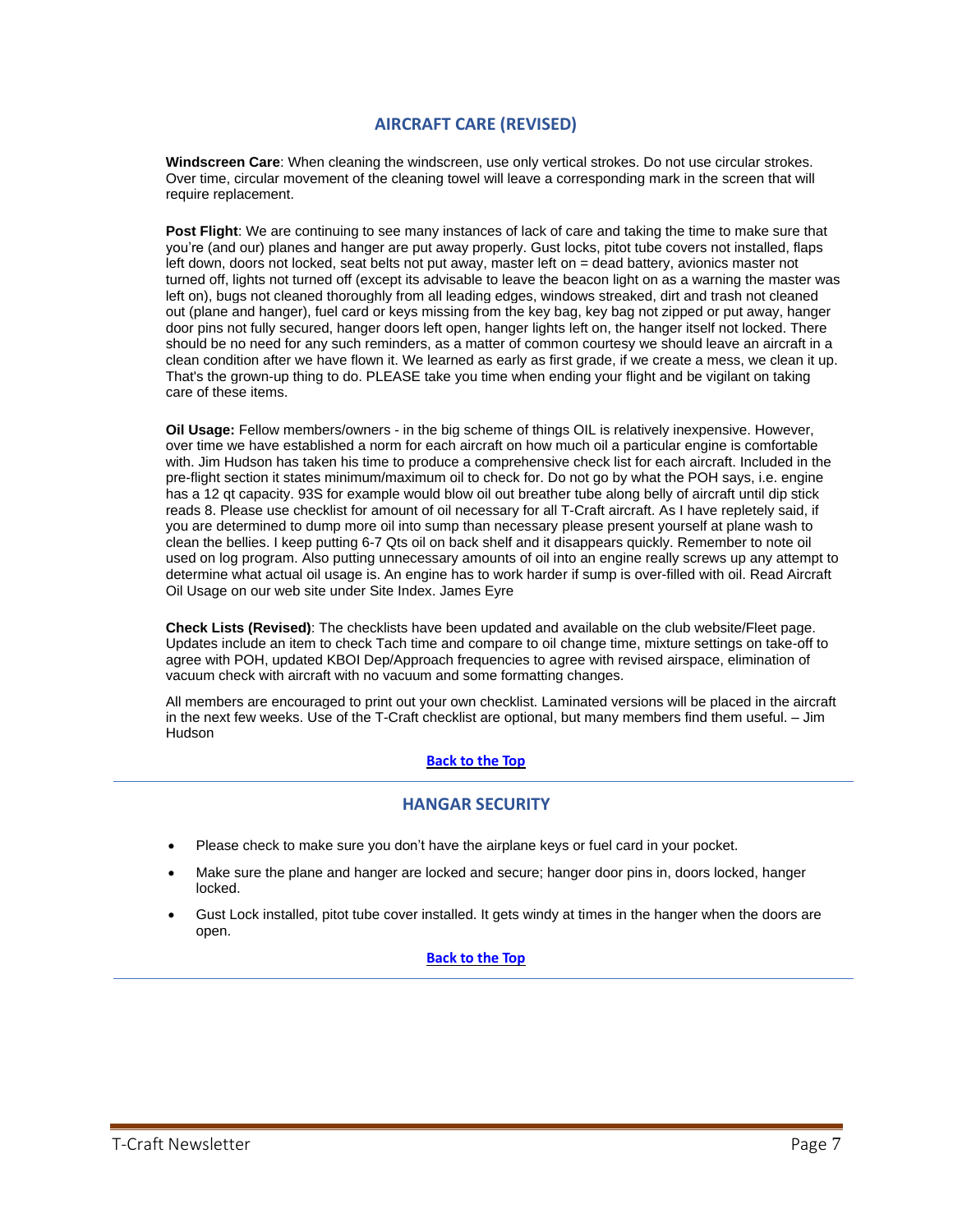## **SCHEDULE MASTER (REVISED)**

## **ATTENDANCE REQUIREMENT SUSPENDED DURING QUARANTINE**

<span id="page-7-0"></span>**90 Day Attendance and Day/Night Currency:** Some of you, in fact most by now have probably received email notices from SM that you're 90 day T-Craft attendance will expire on a certain date. A field was set up in the Status tab to show that expiration date in. This is a way to keep track and notify you of your upcoming 90-day attendance expiration date. You'll get a notice 30-day prior to that date from Schedule Master. You will also get a message after that notice when you log on to Schedule Master. As per club policy, your scheduling and flying privileges will be suspended if you exceed this date, and any future schedules will be canceled if you're suspended. You will NOT be automatically suspended by schedule master if this date is exceeded. You will get notification by the membership director when he suspends your privileges, since there are some circumstances for exceptions.

**Scheduling Guidelines (Revised):** A reminder of our scheduling guidelines per our policy. Although I've not heard of any complaints, I have observed schedules that are for several days to short distances, like McCall.

**Sharing** aircraft between as many as 14 flying members per aircraft can result in lack of availability. The following are some guidelines the T-Craft Board encourages you to follow to reduce scheduling conflicts and increase availability.

- Do not block out time to fly that you don't intend to use. Blocking out aircraft so it will be available "just in case" makes it very difficult for other members to plan time to use an aircraft. If pilots block out multiple weekends weeks or even months in advance and then cancel some of the trips it has a very negative impact on other members, resulting in complaints. Things come up, weather changes and sometimes we just don't meet our personal minimums to fly safely. In these instances, PLEASE cancel your flight! We want you to feel it is o.k. to cancel, just don't schedule multiple trips knowing you will cancel the one that doesn't fit into your yet to be determined work schedule.
- Schedule the aircraft that fits the mission. We have limited aircraft certified for IFR operations. If you can take another aircraft and leave the IFR aircraft for those who are training for or flying IFR other members can continue their training uninterrupted. Or, if your favorite aircraft is and one of our IFR certified birds let be known that you are willing to swap if someone really needs and IFR bird.
- If you are flying multiple days your number of hours flown should be equal to or greater than the number of days you have the aircraft scheduled for. For example, if you scheduled an aircraft for Friday evening until Monday morning you should expect to put a minimum of 4 hours on the aircraft.
- If you have been flying quite a bit and would potentially be willing to give up your schedule, wait until only a few days out to schedule your aircraft to give others who are struggling to plan ahead the opportunity to get out and enjoy Idaho's incredible flying.

For those who are having trouble scheduling aircraft try the following:

- Use the notification function in Schedule Master to notify you of a cancelation so you can schedule the aircraft as soon as the cancelation is submitted.
- Call the member who has the aircraft and time slot you want/need and see if they are able to swap or may already be looking at canceling the flight but haven't canceled yet.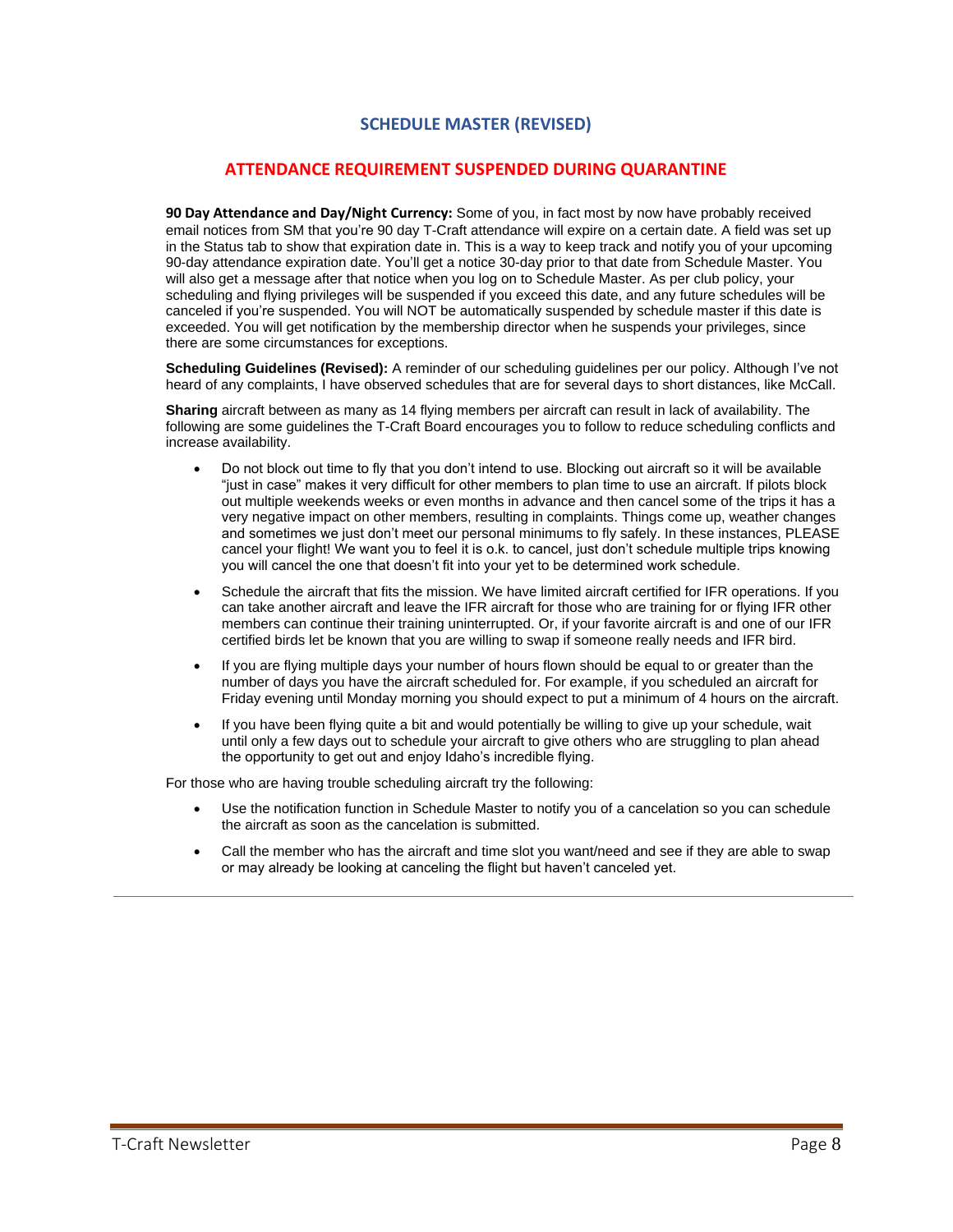## **BILLING & LOGGING (REVISED)**

<span id="page-8-0"></span>**Billing:** Please Remit Payment In Full By The 10th Of The Month. Your account will be PAST DUE if not received by the 20th and there will be a \$10.00 late fee. There will be a finance charge if your account is over 30 days past due and flying privileges will be suspended.

**Logging (revised)**: The FlightLog System is NOT connected to Schedule Master. If you Log a plane out in the Flight Log System and then decide not to fly, you need to log the plane back in. Cancelling the flight in the Schedule Master on-line system WILL NOT cancel the flight in the Flight Log System. You have to do BOTH.

- LOG OUT BEFORE FLIGHT:
	- $\circ$  Enter Hobbs Time. This is the basis for billing / reconciling accounts and also for maintenance projections. If the Hobbs meter is inaccurate when you fly PLEASE call the person that flew before you and work it out.
	- o Enter Tach Time. Please be accurate and use a flashlight if necessary to see all of the numbers. 4 digits to the left of the decimal and one to the right are required. Tach time is required so that we can receive more accurate information and advisories for Oil Changes. If the Time to Service is 5 hours or less, there is a warning that comes up in yellow. If the Time to Service is down to "0" there is a RED Warning and a message to call the DOM before you fly. This should not happen as we are striving to be timely with our oil changes.
	- o Enter destination. Make it as specific as possible so the DOM can continue to project 100 hour and annual inspections. This also helps if you do not return as scheduled.
- LOG IN AFTER FLIGHT:
	- o Enter fuel, oil usage
	- o Hit the GREEN FINISH button. If you hit the cancel button, the flight will not be logged back in making it very difficult and confusing for the next member to take that airplane.

Report any issues to Reggie Sellers at 208.861.6274 / email [regluvs2fly@gmail.com](mailto:regluvs2fly@gmail.com)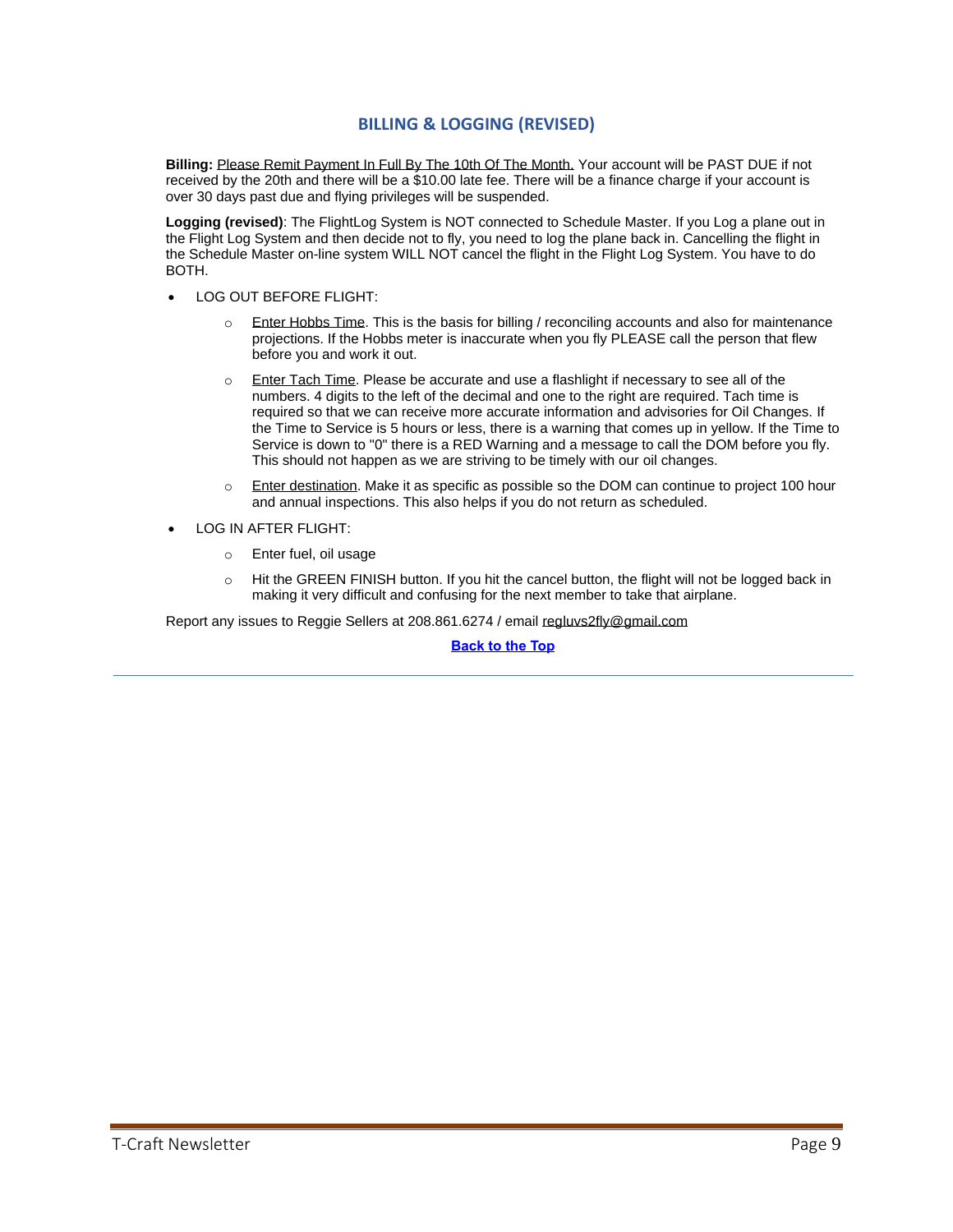## **TIPS, TRICKS AND FUN**

**Safety in The Backcountry** (Reprinted from AOPA ePilot)

<span id="page-9-1"></span><span id="page-9-0"></span>

Smiley Creek Airport in Idaho's Sawtooth Mountains

**It's** no secret: Backcountry and mountain flying have gained tremendous popularity in recent years. Pilots who participate in this sector of aviation have myriad reasons for doing so—a new challenge, a great way to sharpen their flying skills, breathtaking views, and a chance to get off the grid for the ultimate feel of freedom. Whatever the reason, the allure of flying the backcountry is undeniable. Read more.

## **[Back](#page-0-0) to the Top**

#### **Crossing the North Pole Three Times**

(Reprinted from AOPA ePilot)

<span id="page-9-2"></span>**Yesterday** as I prepared for my first ever North Pole crossing things were going pretty smoothly. Almost too smoothly. I'm used to last minute surprises especially before taking off. But then I remembered I've had over

18 months to prepare for this leg. I thought maybe the Universe was finally going to throw me a bone. The taxi showed up on time the morning of departure, the airport manager let him on the ramp—which never happens, the new coordinates for my flight worked in the Flight Management System, I had no leaking fuel from the plane after fueling the night before, the tires held air, the emergency oxygen was near full, the nitrogen



charge was still within limits…it was almost hard to believe. The *Citizen of the World* was in all her glory, fierce and it was a fantastic thing to see. Read more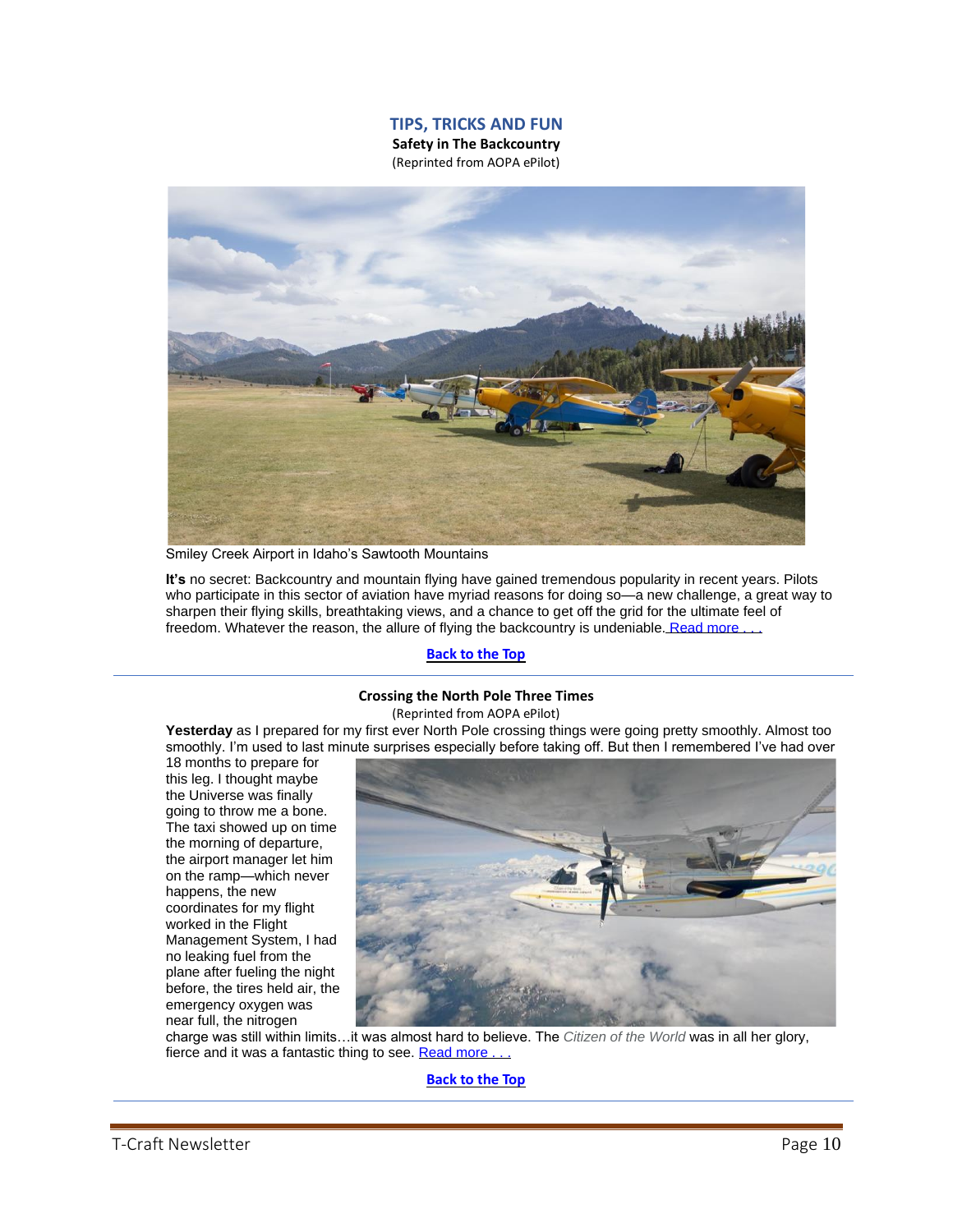#### **Hamburger Hop at Night (Safety Quiz)**

(Reprinted from AOPA ePilot)

<span id="page-10-0"></span>A night flight to your favorite airport restaurant requires extra planning. Get ready with this AOPA Air Safety [Institute quiz.](https://click.mail.aopa.org/?qs=b36ae66a8a3b916faa34f814832216de4d9b28a1dd2ecf12fb4da6023e98f142212de133708293e3fc932cf18b3731912883674cb07fa57a)

#### **[Back](#page-0-0) to the Top**

#### **Extra NG: Mild to Wild (video)**

(Reprinted from AOPA ePilot)

<span id="page-10-1"></span>

**Blue** sky above—puffy white clouds ahead—breezy coastline below.

**I'm** getting acquainted with the Extra NG—the latest unlimited aerobatic *uberplane* from Extra Aircraft in Germany—starting with a few familiarization maneuvers. Steep turn, Lazy 8, barrel roll, loop.

**AOPA** Editor at Large Dave Hirschman loops and rolls the Extra NG—the latest unlimited aerobatic *uberplane* from Extra Aircraft. [Read more](https://click.mail.aopa.org/?qs=ae30c19c7d7fbe1af87f2d4d6b609403ef73c64162fb589c61e661e16d71fea4ca56607986b05fc46b751273bcb1461837b6e02becaa72cc8dd4d7b5accc8f9e)  [and watch a video >](https://click.mail.aopa.org/?qs=ae30c19c7d7fbe1af87f2d4d6b609403ef73c64162fb589c61e661e16d71fea4ca56607986b05fc46b751273bcb1461837b6e02becaa72cc8dd4d7b5accc8f9e)

## **[Back](#page-0-0) to the Top**

**One Plane and One Girl's Dream** (Reprinted from Air Facts Journal)

<span id="page-10-2"></span>**It** was a calm evening and the sun was setting behind the Blue Ridge Mountains as the familiar smell of leather and avgas instantly brought me to my happy place. I smoothly advanced the throttle, my heels on the floor as I guided the Cessna 172 down the centerline of the runway. Once airborne, my face broke into a wide smile as I turned to my dad and our eyes met. Words were not needed in that magical moment. Read more .

### **[Back](#page-0-0) to the Top**



**There I was . . . When Flying Multiple Aircraft Types (podcast)** (Submitted by David Thomas, T-Craft Director of Safety)

<span id="page-10-3"></span>

This podcast struck me as particularly relevant to our club as many of the members find themselves flying different planes here and there. Click here to hear the pod cast.